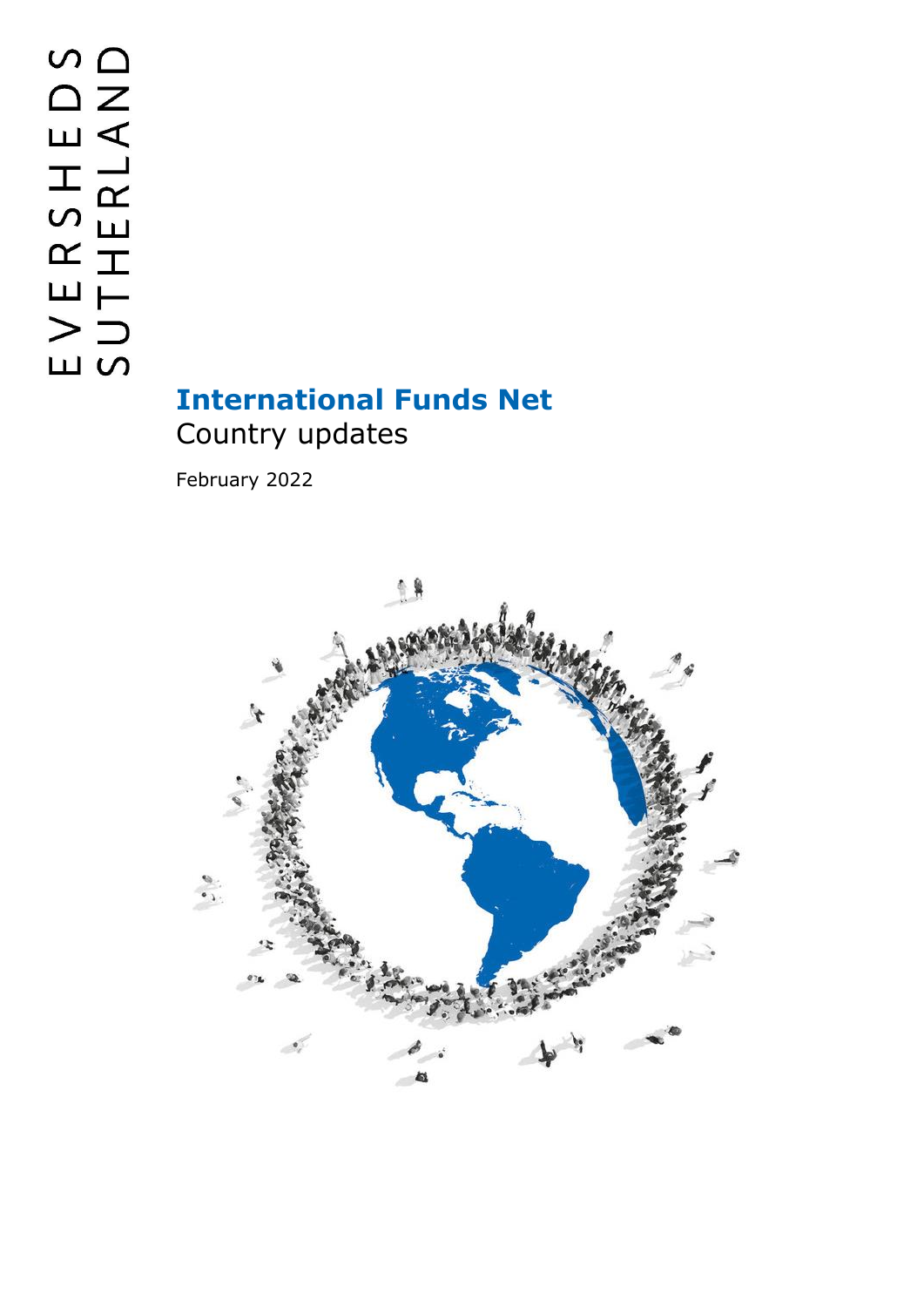## **Europe**

#### **Bosnia & Herzegovina**



**Amendments to the Rulebook on Issuance of Business Licenses and Status Changes of Investment Fund Management Companies**

On 21 January 2022, the amendments to the "Rulebook on Issuance of Business Licenses and Status Changes of Investment Fund Management Companies" were adopted in the Republic of Srpska entity. These changes concern the necessary documentation for the submission of applications for the issuance of a license for the operation of an investment fund management company.



#### **The AMF proposes measures to promote a wider adoption of liquidity management tools by fund managers**

On 8 February 2022, the Autorité des Marchés Financiers (AMF) launched a public consultation on measures to encourage the adoption of liquidity management tools, specifically those existing optional tools (gates, swing pricing, anti-dilution levies). The objectives are as follows:

- to rebalance the information asymmetry between the funds that do not have liquidity management tools and do not provide information on the lack of these tools and those that do have them and inform investors about them;
- to facilitate adoption by existing funds by opening a transitional period during which those that decide to adopt the ability to activate gates will be required to provide notification by any means, which could be provided as part of a statement covering several funds and no longer as individual notifications for each fund;
- make fund managers accountable for compliance with their professional obligations in terms of liquidity risk management, particularly those who have chosen not to use such tools, by requiring at least formal recognition of the risks incurred by the funds concerned in the event of exceptional

#### market circumstances.

#### **The AMF updates its policy on the marketing communications of collective investments**

Following the application of ESMA's Guidelines on marketing communications, the AMF is updating its Position-Recommendation DOC-2011-24 on the drafting of marketing materials and the marketing of collective<br>investment undertakings in order to investment undertakings in order to<br>harmonise its policy for investment policy for investment management companies and distributors. The AMF is making the following updates:

- adjusting the wording of current statements or positions that are similar in content to the Guidelines. The title of the position-recommendation will be adjusted, without affecting the substance;
- add new references provided for in the Guidelines. These include the display of disclaimers to clarify the marketing nature of the communication, the display of past or future performance or the increase or decrease in costs, if any, as a result of currency or exchange rate fluctuations.

Where they provide better investor protection, aspects of Position-Recommendation DOC-2011-24 that are not already covered by the Guidelines have been maintained. These include the presence in marketing communications of a warning when the prospectus of the collective investment is not translated into French, rules specifically applicable to communications relating to financial index and strategy index, and examples of assessment of the clear, accurate and non-misleading nature of the information.

#### **Montenegro**

繃

#### **Re-registration of investment funds and investment fund management companies**

On 17 January 2022, the Capital Market Commission (re)registered investment funds and investment fund management companies in accordance with the "Decision on the Register of Investment Fund Management Companies and the Register of Investment Funds" rendered on 8 December 2021.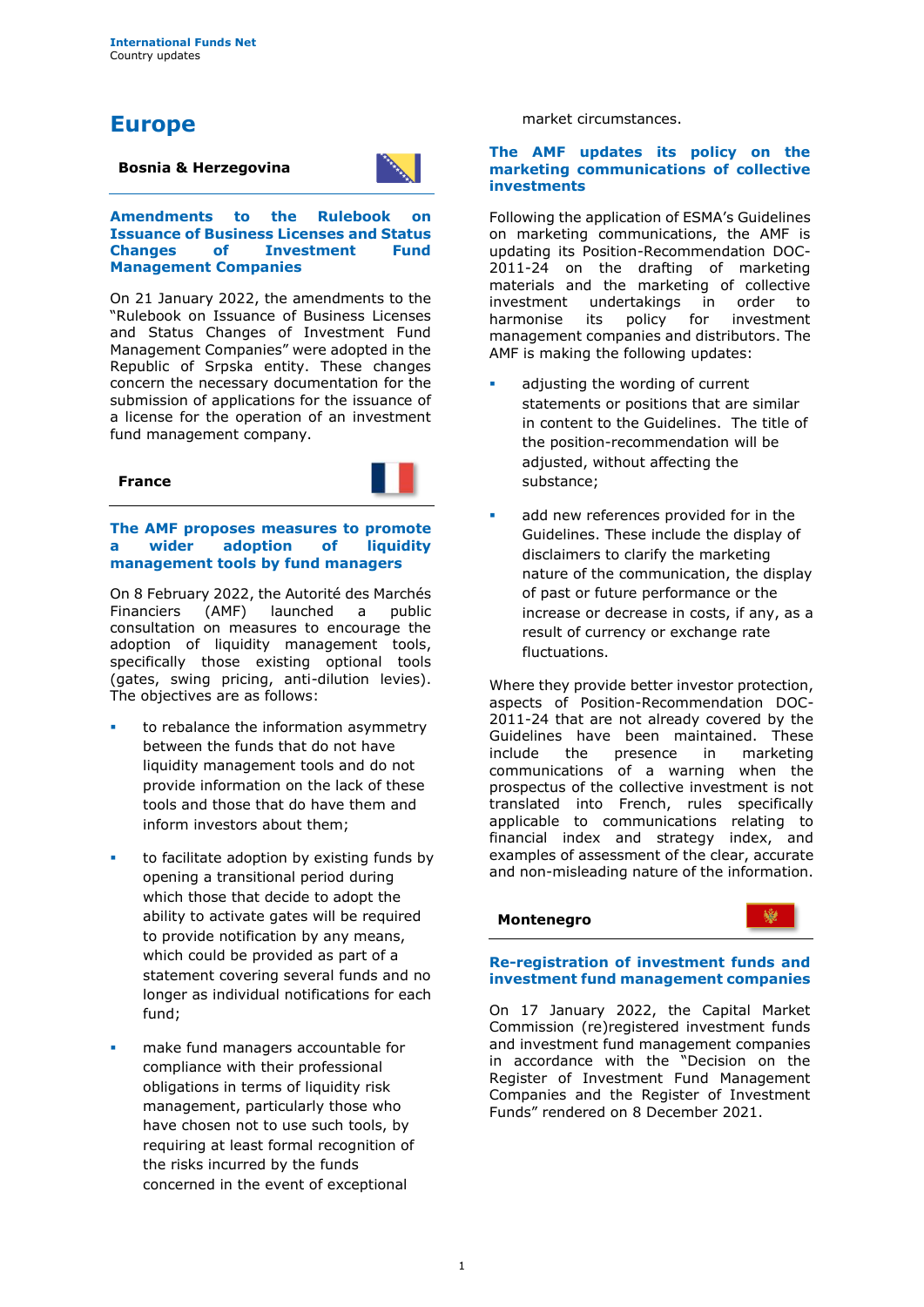#### **North Macedonia**



#### **SEC adoption of new Rulebook and termination of rulebook**

On 16 December 2021, the Securities and Exchange Commission of the Republic of North Macedonia (SEC) adopted a "Rulebook on the Manner of Operation of the Company for Management of Open and Closed<br>Investment Funds, the Manner of Investment Funds, the Manner of Measurement and Risk Management Arising From the Work of the Open and Closed Investment Funds and the Methodology for Measuring the Risks of Investments in Financial Derivative Instruments", aimed at ensuring that the management companies operate in accordance with the Law on Investment Funds, as well as reducing the operating risk. The rulebook prescribes in more detail the requirements for investment fund management companies, including: organisational requirements, administrative and accounting policies, internal control mechanisms, monitoring compliance with relevant regulations, internal audit and risk management.

On 27 December 2021, the SEC terminated the "Rulebook on the Procedure for Undertaking the Activities of Investment Funds Carried Out by a Company for Investment Fund Management".

## **UK overseas territories**



#### **Economic substance: guidance notes published**

The governments of Guernsey, Jersey and the Isle of Man have published joint guidance notes on the scope and application of formal economic substance requirements to partnerships. The relevant legislation for Guernsey is the Income Tax (substance Requirements) (Implementation) Regulations, 2021 and for Jersey, the Taxation (Partnerships – Economic Substance) (Jersey) Law 2021.

From 1 July 2021, the economic substance test set out in the legislation must be met for partnerships established before that date, and for all other partnerships, the test must be met from 1 January 2022. Funds structured as partnerships are not required to meet the test.

The guidance notes cover identifying the governing body and "place of effective management" of the partnership, and the exemptions where partnerships carry on solely domestic activities or where all the partners are individuals subject to income tax in the respective island.

**Jersey**



#### **Amendments to the Limited Partnerships (Jersey) Law 1994**

Draft amendments to the Limited Partnerships (Jersey) Law 1994 have been published for feedback. The key changes are expected to include:

- expanding the list of "safe harbour" activities which a limited partner may undertake without being deemed to participate in management of the partnership (therefore risking its limited liability);
- clarifying the procedure for the winding up and dissolution of a limited partnership;
- enabling a limited partnership agreement to govern the access which limited partners may have to partnership records;
- enhancing reporting obligations, with powers for the Registrar to strike off non-compliant partnerships (with a new reinstatement process also being introduced).

The final date for feedback was 21 January 2022.

#### **New prospectus regime for corporate issuers**

The Companies (Jersey) Law 1991 imposes requirements on securities issuers where they make an offer constituting a "prospectus" for the purposes of the law, including requiring JFSC consent to the offer, imposing content requirements, and deeming the issuer a public company. These requirements do not apply to corporate collective investment funds, which are excluded by way of the Companies (General Provisions) (Jersey) Order 2002.

The Companies (Amendment of Law) (No. 2)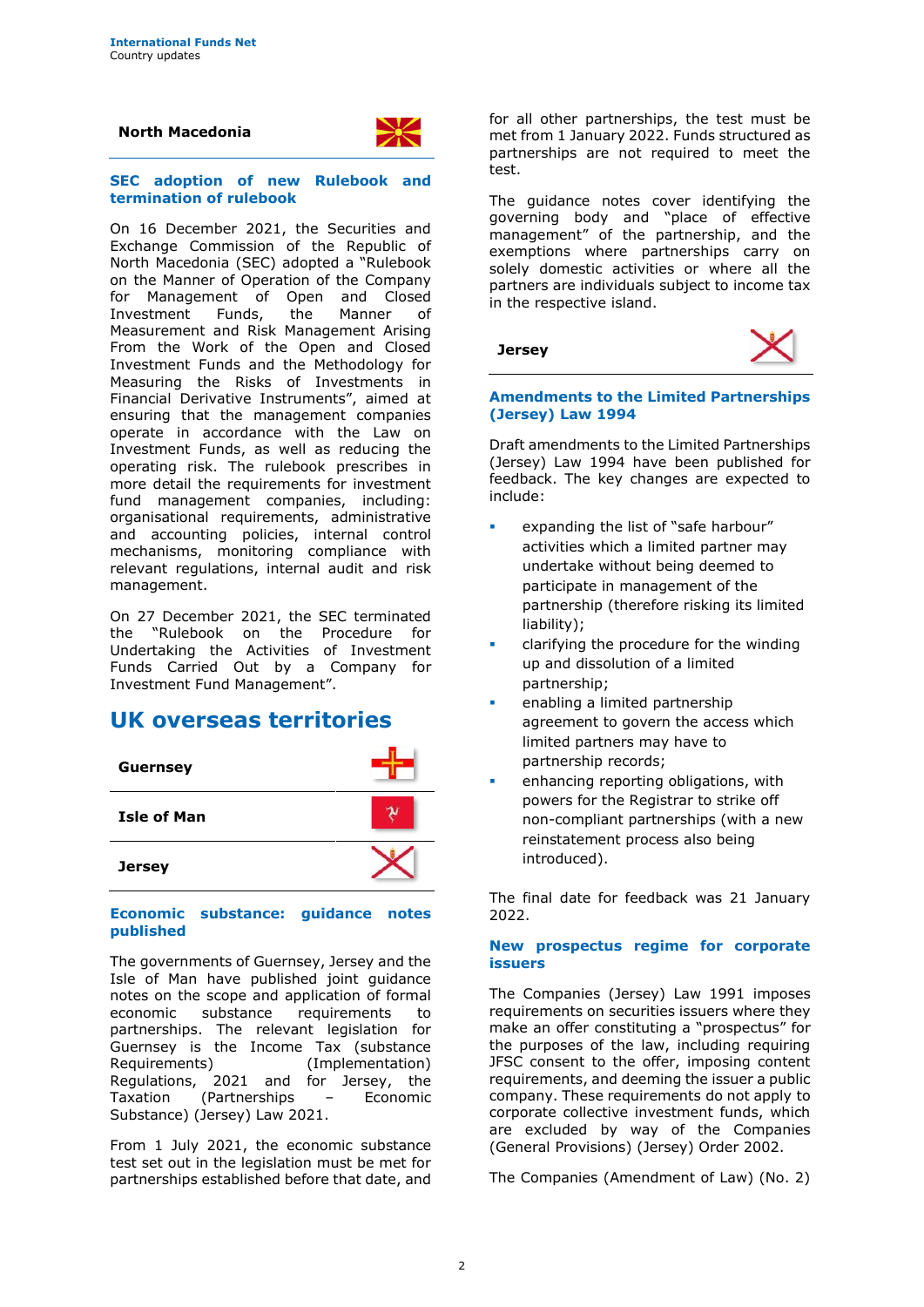(Jersey) Order 2021 came into force on 19 October 2021, amending the definition of "prospectus" to align more closely with market expectations. Issuers may now be exempt from Companies Law prospectus requirements on a number of grounds, including status of investors, minimum investment amounts, and making an offer to no more than 50 persons in Jersey or 150 elsewhere.

| <b>Guernsey</b> |  |
|-----------------|--|
|-----------------|--|



#### **Consultation on Ancillary Vehicles**

The Guernsey Financial Services Commission (GFSC) is conducting further<br>data collection and analysis following data collection and analysis following feedback to its Consultation Paper on Ancillary Vehicles. Therefore, since the new and amended regulatory laws came into effect on 1 November 2021, the notification regime for Ancillary Vehicles and the associated exemption under The Regulation of Fiduciaries, Administration Businesses and Company Directors Law 2020 will not be activated. However, exemption provisions equivalent to those available under The Regulation of Fiduciaries, Administration Businesses and Company Directors Law 2000 will continue to be available.

## **Americas**

**USA**



#### **SEC proposes cyber rules for investment funds and advisers**

The U.S. Securities and Exchange Commission (SEC) has published proposed new rules on cyber security, including:

- registered investment advisers and registered investment companies (including business development companies) to adopt and implement (and review at least annually) written cyber security policies and procedures reasonably designed to address cyber security risks, which would be required to cover several specific elements, including:
	- risk assessment;
	- user security and access;
	- information protection;
- cyber security threat and vulnerability management; and
- cyber security incident response and recovery;
- registered investment advisers to report 'significant' cyber security incidents affecting the adviser, or its fund or private fund clients, to the SEC on a newly-proposed Form ADV-C (which would be a confidential rather than public report) no later than 48 hours after having a reasonable basis to conclude that an incident occurred/is occurring;
- registered investment advisers and registered investment companies (including business development companies) to make enhanced disclosures related to cyber security risks and incidents. This would be in Form ADV Part 2A for registered investment advisers and in the registration statement for funds;
- registered investment companies' (including business development companies) boards of directors to approve the cyber security policies and procedures, as well as to review the written report on cyber security incidents and material changes to the cyber security policies and procedures; and
- registered investment advisers and registered investment companies (including business development companies) to maintain, make and retain certain cyber security-related books and records.

#### **SEC proposes additional private fund manager requirements**

The SEC has published proposed new rules and rule amendments principally affecting investment advisers registered with the SEC (RIAs) that advise one or more private funds. Some of the new requirements would affect all investment advisers advising private funds regardless of their registration status and one of the new requirements will affect all RIAs regardless of the types of clients they advise.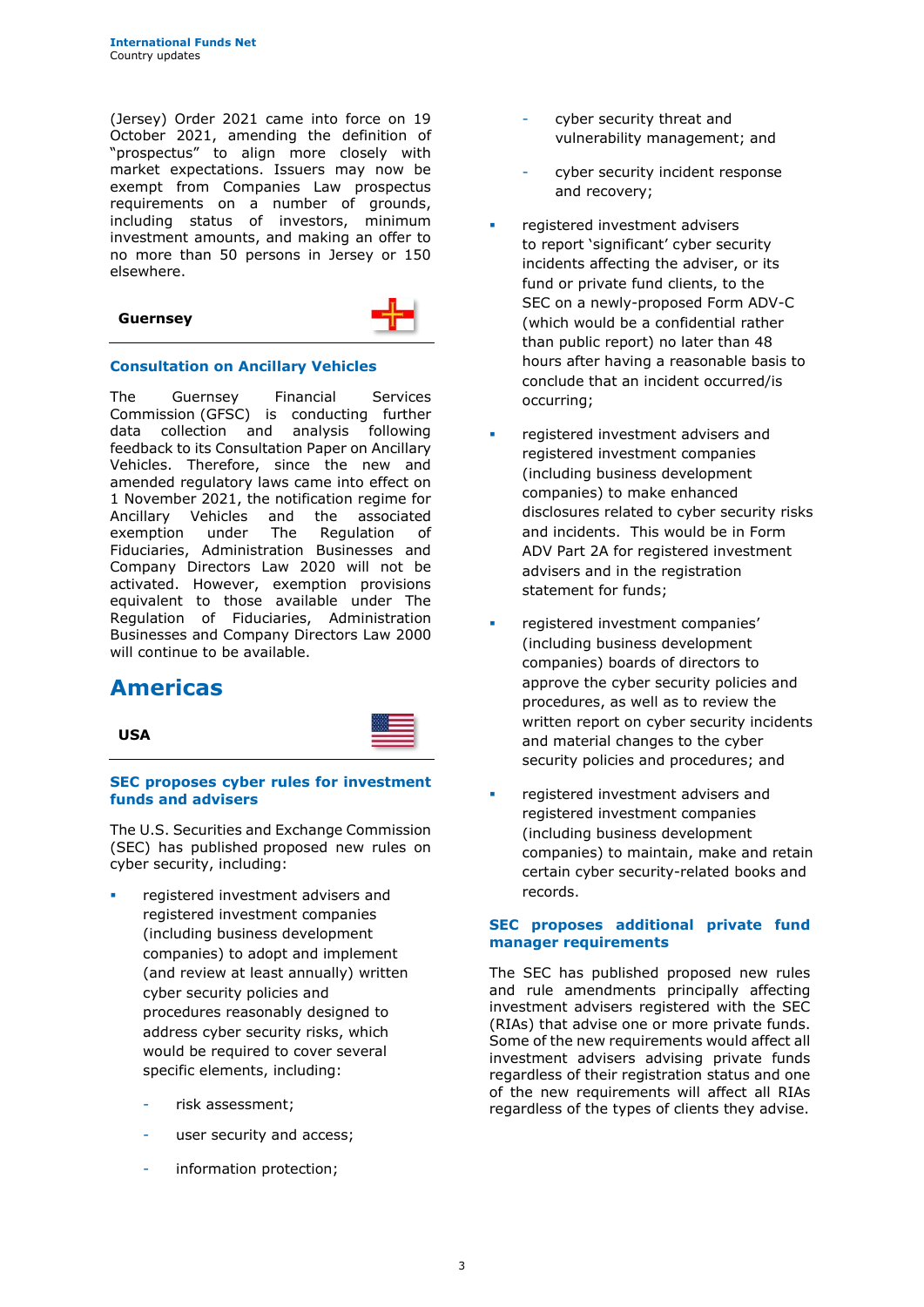## **Asia Pacific**

#### **Australia**



#### **Foreign investment threshold reduced to 10% for expanded list of Australian businesses deemed to be "critical"**

Amendments to the Security of Critical Infrastructure Act 2018 (Cth) (SOCI Act) which came into effect on 14 December 2021 have expanded the scope of what is considered a "national security business" under Australia's foreign investment laws. This means that all foreign investors must obtain prior approval from the Foreign<br>Investment Review Board (FIRB) for Investment Review Board (FIRB) for investments of 10% or more in this expanded list of Australian companies, regardless of the value of the investment. These changes apply to any investments made after 14 December 2021 in a significant number of "critical" Australian businesses in sectors including financial services and banking.

The amendments to the SOCI Act have significantly expanded the list of "critical infrastructure assets". This expanded list of assets (and the businesses that own and operate them) are deemed to be "national security businesses". Since 1 January 2021, under the Foreign Acquisitions and Takeovers Act 1975 (Cth) (the FATA Act), Australia has had a mandatory pre-approval regime for any proposed acquisition of a direct interest (10% or greater) by a foreign person in a "national security business", regardless of the value of the investment. The amendments to the SOCI Act mean that any proposed acquisition of a direct interest (10% or greater) by a foreign person in any of those business now requires prior FIRB approval, regardless of the value of the business.

The amendments to the SOCI Act also mean that a significant expanded class of offshore investments that were previously notifiable on a voluntary basis are now subject to the mandatory pre-approval regime.

The relevant entities which own or operate "critical infrastructure assets" which are now subject to the mandatory FIRB approval regime for the acquisition of direct interests (10% or more) by foreign investors are as follows:

**Banks:** An authorised deposit taking institution (ADI) which has assets over \$50 billion. The Government estimates that this is likely to include up to 10 Australian ADIs.

- **Superannuation funds:** A registrable superannuation entity that holds assets over \$20 billion.
- **Insurers:** An entity that carries on insurance business, life insurance business or health insurance business which has assets over \$2 billion (in the case of an insurance business), or over \$5 billion (in the case of a life insurance business) or over \$500 million (in the case of a health insurance business). The Government estimates that this is likely to include around 15 insurance businesses, 10 private health insurance businesses and 10 life insurance businesses.

#### **Financial market and payment system businesses:**

- Financial markets
- Clearing and settlement facilities
- Payment systems
- Derivative trade repositories
- Benchmark administrators

#### **Cambodia**



**Instruction No. 002 (dated 27 January 2022): Submission of Annual Financial Statements and Instruction 001 (Dated 27 January 2022): Use of English Language**

On 27 January 2022, Instruction 002 was issued taking the obligation to file annual financial statements with the Accounting and Auditing Regulator (ACAR) a step further; expanding the filing obligation to all enterprises including those that do not meet the criteria contained in Prakas 563. Those enterprises affected by Instruction 002 are obliged to submit their annual financial statements with ACAR within 3 months and 15 days from the close of their accounting period. For enterprises that close their accounting period on 31 December the due date for the first submission of their annual financial statements to ACAR will be on 15 April 2022. Enterprises are able to use the ACAR e-filing system to submit their annual financial statements. There will be a public service fee to be paid for the retention of financial statements in accordance with Prakas No. 001 BBFSA. Entities that fail to, or are late in, submitting their annual financial statements to ACAR will be subject to penalties of Khmer Riel 2 million (USD500) and Khmer Riel 1.5 million (USD375) for Large and Medium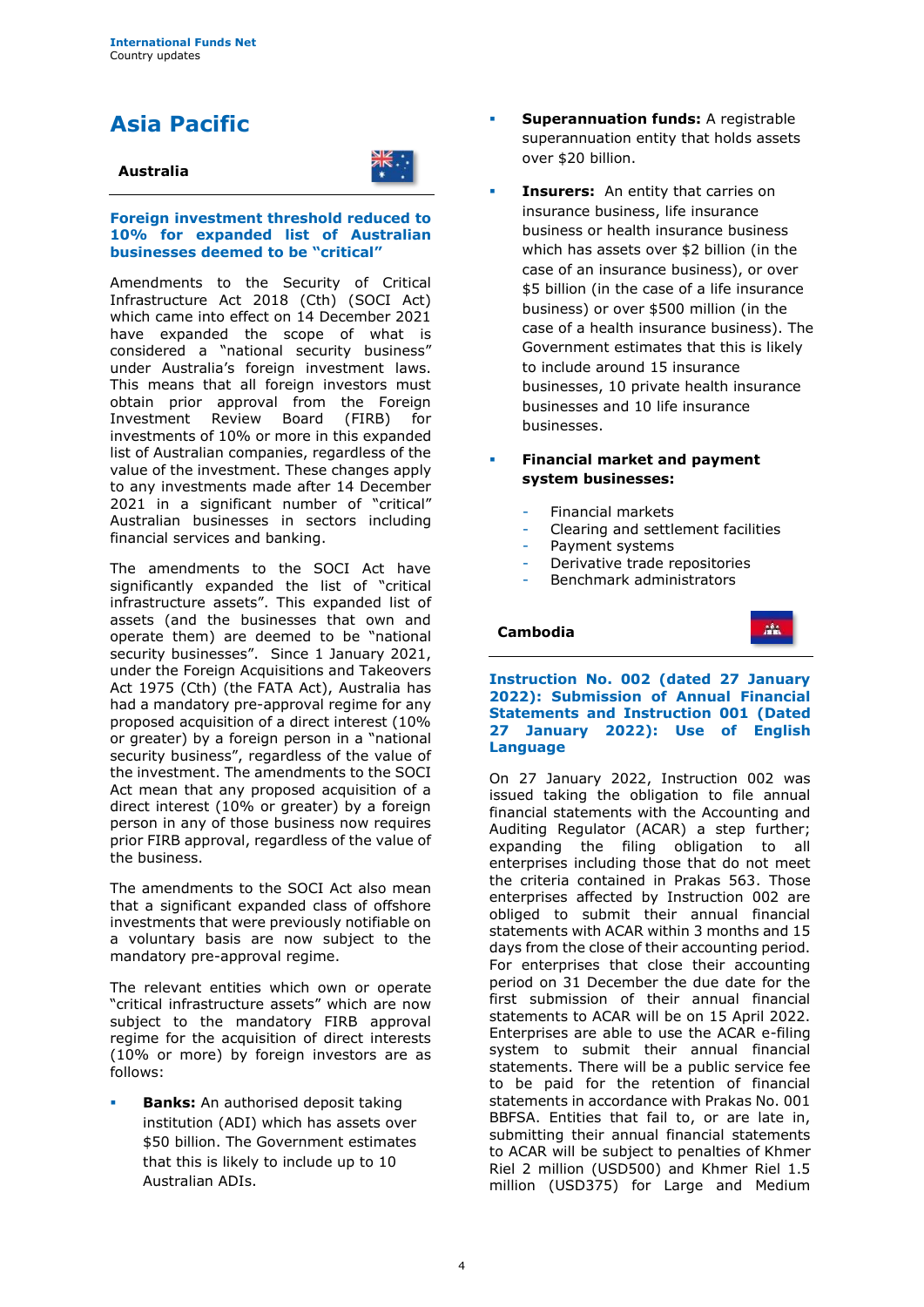taxpayers respectively.

Circular 009 dated 1 September 2021, which came into effect from 1 January 2022, provided guidance for enterprises and nonfor-profit organizations with respect to the use of English in accounting systems, related software and supporting documents. With respect to the implementation of Circular 009 the ACAR issued Instruction 001 which provides the following:

- Registered enterprises looking to use English language in their computerized accounting systems and/or other relevant computerized systems are required to notify ACAR before 31 March 2022. Newly established enterprises shall submit a notice on the use of English to ACAR within 60 days from the date on which they are registered with the General Department of Taxation;
- **Enterprises can use the e-filing system** of ACAR to submit the notice on the use of English in their computerized accounting system and/or other relevant computerized systems according to the sample already provided in the e-filing system.

Enterprises should retain the original copy of the notice for disclosure to the ACAR in future inspections. Enterprises that use English in their computerized accounting system and/or other relevant computerized systems without submitting a notice to the ACAR by the deadlines shall be subject to fines of Khmer Riel 2 million (USD500) and Khmer Riel 1.5 million (USD375) for Large and Medium taxpayers respectively.